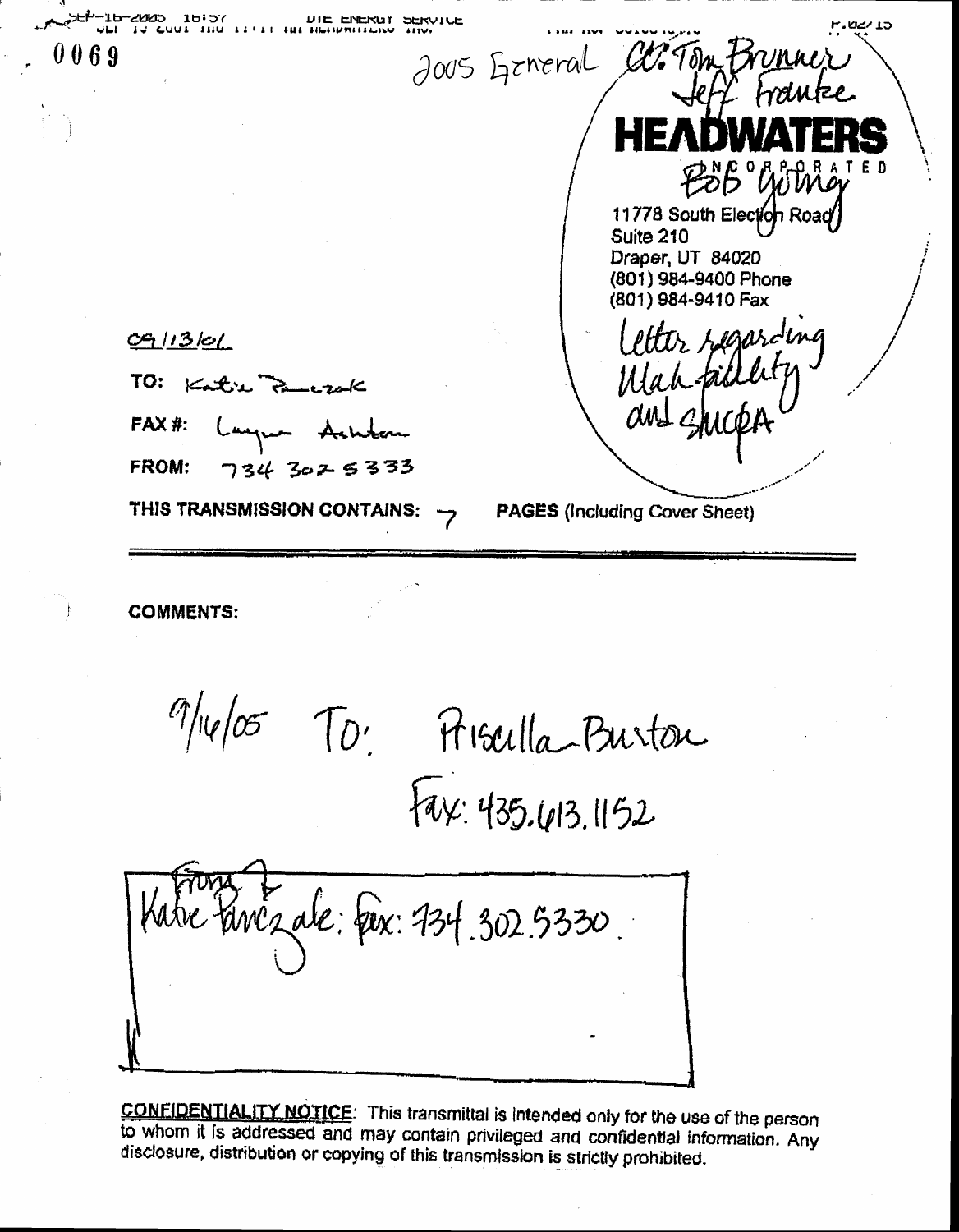$5<sub>CF</sub>$ 

 $(77)687 - 2795$ 

 $\Gamma$ .c

**P.05** 

Oct-25-96 01:12P Loge Capital Company



State of l ta h **OURCES** DIVISION OF OIL GAS AND MINING

Michael G. Leavitt ست Tel Stawart<br>Example Diretar James W. Carter

**3 Tind Ceaser, Sale 350** San Lake City, Ulah 841904 203 **BOT-SER EXERCITE** (UT) 358-3540 (FU) **BE1-308-3316 (TDD)** 

August 22, 1996

Steve Brown, P.E. Vice President Engineering/Construction COVOL 3280 No. Frontage Road Lehi. Utah 84043

#### Re: Response to July 11, 1996 Letter

Dear Mr. Brown:

This letter is in response to your letter of July 11, 1996 about whether or not the proposed activity by COVOL Technologies will require a permit under the Utah Coal Regularory Program. It is the Division's understanding that coal fines, i.e. 'coal' is bring converted from the "fines" to a "briquette" with no waste being generated. If this is the case, then no coal mining and reclamation permit is required.

However, if toal waste (e.g. slutry or coarse refuse) is used as the source material to be processed and waste is generated, a mining and reclamation permit could be required. Additionally if any other facts change from those identified by Covol or discovered by the Division, a permit may be required. Mining of the coal waste at the host site would also need to be addressed mough the coal regulatory process.

If you require further clarification or have any questions, please let me know.

Sineerelv Mary Ann Wright

Associate Director of Mining

10/25/96 13:22 TX/RX NO.4995 P.005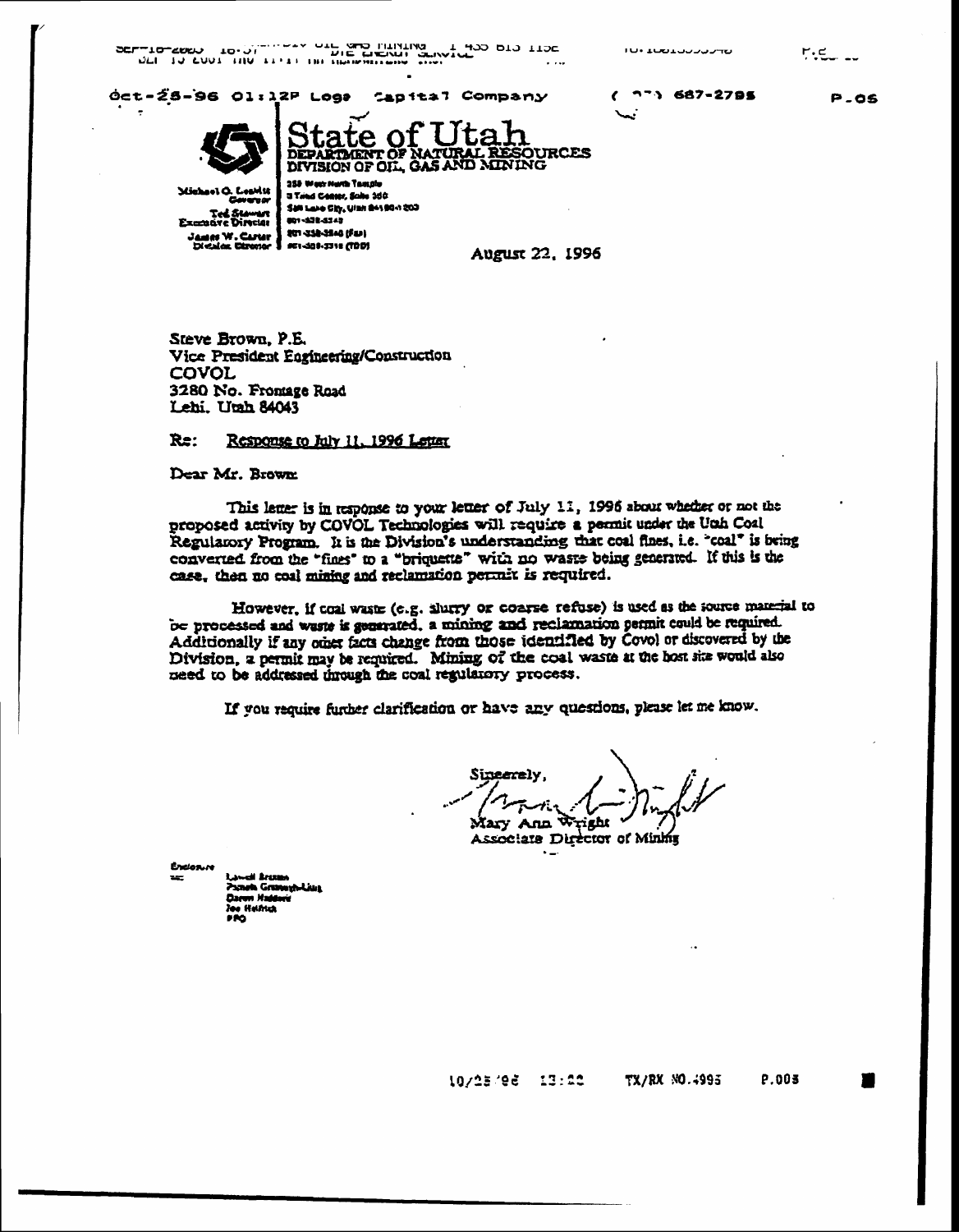**Fax Transmittal** 

 $\cdot$ 

1

**DTE Energy Services** 

**DTE Energy** 

| To: | Priscilla Burton                                                                     | Fax No: (435) 613-1152 |                        |
|-----|--------------------------------------------------------------------------------------|------------------------|------------------------|
| CC. | Sherry Samples, DTE Utah Synfuels<br>Jeff Grant/Rich Cooper, DTEES                   |                        |                        |
|     | Env Files/DTE Utah/Land Matters/Regulatory Communications<br>Synfuel Files (6.4.2.4) |                        | RECEIVED               |
|     |                                                                                      |                        | SEP 16 2005            |
|     | From: Katie Panczak                                                                  |                        | OGM PRICE FIELD OFFICE |

Date: 9/16/2005

**DTE Energy Services** 

Total No. of Pages (including cover): 15

| Urgent | For Review | <b>Please Comment</b> | <b>Please Reply</b> |
|--------|------------|-----------------------|---------------------|
|        |            |                       |                     |
|        |            |                       |                     |

Comments/Notes:

Priscilla,

As we discussed, I am forwarding DTE Utah-related documents I believe you will find helpful. Induded with this fax are the following:

- August 22, 1996 letter from Mary Ann Wright to Covol determining that a coal mining and reclamation permit is not required for the synfuel facility (DTE received as a fax from Headwaters on September 13, 2001).
- Sept Nov 2001 correspondence to/from State of Utah Department of Environmental Quality notifying of facility Ownership Change and Company Name Change to DTE Utah Synfuels (6 pages)
- Cover sheets from Division of Air Quality and Division of Water Quality demonstrating current permits are issued in the name of DTE Utah Synfuel

Please do not hesitate to contact me if you have any further questions regarding this facility. I can be reached at 734.302.8235. I would also appreciate a copy of your site visit report (fax: 734.302.5330).

Thank you, Katie Panczak ttu

**DTE Energy Services** 414 S. Main Street Suite 600 Ann Arbor, MI 48104<br>Phone: (734) 302-8235 Fax: (734) 302-5333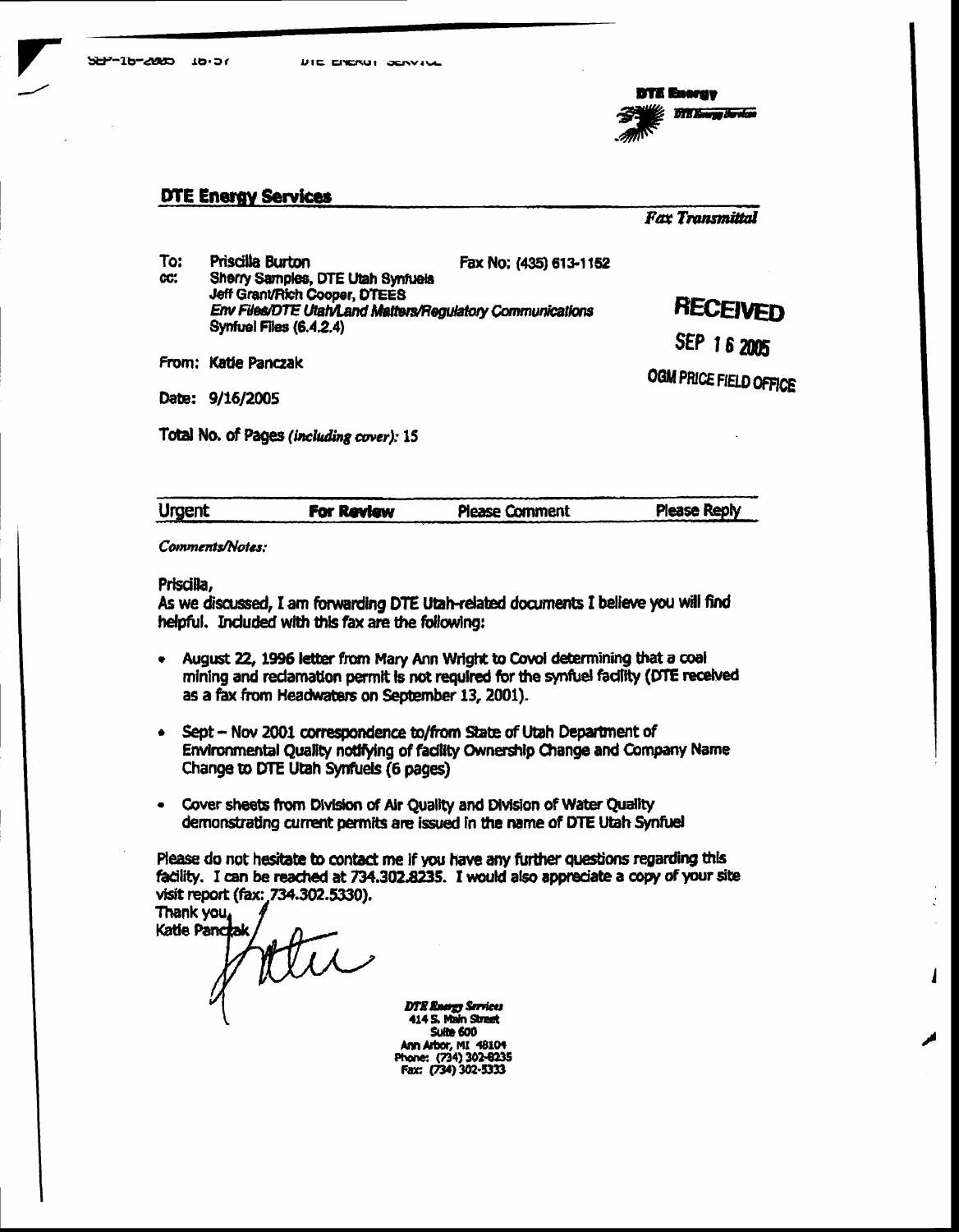$\begin{array}{lll} \textbf{1.3} & \textbf{C} & \textbf{A} & \textbf{B} & \textbf{B} & \textbf{B} & \textbf{B} & \textbf{B} & \textbf{B} & \textbf{B} & \textbf{B} & \textbf{B} & \textbf{B} & \textbf{B} & \textbf{B} & \textbf{B} & \textbf{B} & \textbf{B} & \textbf{B} & \textbf{B} & \textbf{B} & \textbf{B} & \textbf{B} & \textbf{B} & \textbf{B} & \textbf{B} & \textbf{B} & \textbf{B} & \textbf{B} & \textbf{B} &$ 

Oct-25-96 01:12P Logar Tapital Company

1 587-2795  $\epsilon$ r



itate of l DIVISION OF OIL, GAS AND MINING 355 West North Temple 3 Triac Canse, Culto 350 San Labe City, Ulah 64180-1203

ma **FOX-421-5240 BOT-DER-DER FOR** . W. Carte Jaam W.C.<br>Division Div (001) 8123-431 (100)

**August 22, 1996** 

URCES

File TO: Daron R. Haddock, Permit Supervisor **FROM:** 

Proposed Coal Fines Extrusion/Briqueming Facility, Covol Technologies, Inc., RE. Carbon County, Litah

## **SYNOPSIS**

On July 11, 1996 the Division received a proposal from Covol Technologies which discusses the installation of a coal fines extrusion/briquetting facility in Carbon County. Their plans are to use waste coal fines from coal mining and processing operations as raw menerials in the production of coal pellets. Covoi feels that this activity would not fall under the purview of the Utah Coal Regulatory Program and has asked for the Division's condurrence.

This memo is an analysis of the proposal and provides findings which will enable the Division to determine the permitting requirements for this type of facility.

### **ANALYSIS**

Under the Utah Coal Regulatory Program it is necessary for anyone who engages in or carries out any coal mining and reclamation operations to first obtain a permit (R645-300-112.400). The question that must then be asked is, whether or not the Covol activity constitutes "coal mining and reclamation operations"?

This term is defined at R645-100-200 as follows:

"Coul Miniag and Recisembes Operations" means (a) activities conducted on the surface of lands in commercion with a further small mine or. subject to the respirations of Semion 40-10-12 of the Act surface coal raining and reclamation operations and surface impacts incident in an undergrow md caal mine. the products of which enter commerce or the ogerations of which directly or edicatly affect interstate eventence. Such acavides include all consvicies necessary and incloental to the reclamation of the openuions, excavanes for the purpose of electricity equal including such comean methods as control 1000. Juget, mountaintop removal, base Sun open pit. and area mining; the use of explosives and blading;

> 10, 25, 96 13:22 TX/RX NO.4995 P.006

**P.06**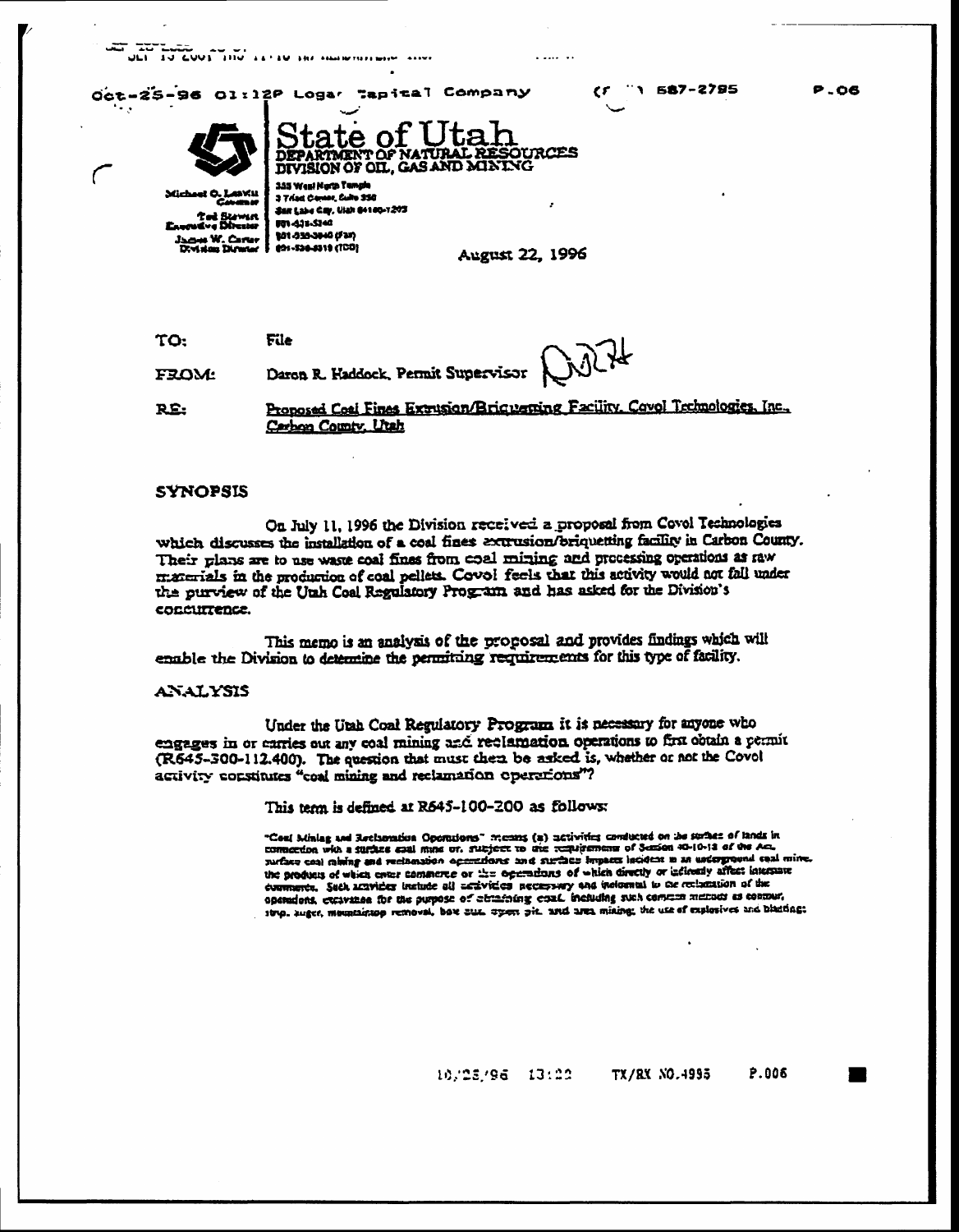OCF-10-CVOU AM IN CAAT HIA TILIA IN <u>IN NAINAITINA HIA</u> ...

Oct-25-26 01:13P Logar Capital Company

 $P.07$ 

Page 2 Memo - Covol Technologies, Inc. August 22, 1996

in-sim distillation: or revorting, leaching, or other chernical or physical processing and the cleaning, consentrating, or sthar processing or proparation of eral. Soch scrivities also lesbote the loading of cool east incidental to the extraction of other minescals, where coal does not exerci 16-20 percent of the tonnage of minerals removed for purposes of commercial use or sale, or end erploraton subject to m 40-10-2 of the Act; and provided further, that excevation for the purpose of retaining caul **Section** includes extraction of coal from coal ratuse piles: and (b) the areas upon which the activities described under part (2) of this definition occur or whose much nectwities disturb the numeri bad surface. These areas will also include any adjacent land the use of which is incidents! to any ruck artivities, all lands affected by the construction of new reads or the improvement or use of actual made to gain access to ou six of those servines and for houloge and excavation, worklags, impoundments, dans, vennistion shans, muryways ratuse banks, dumps, sterekpiles, overburden piles, spoll tenks, enim hanks, milings, holes or depressions, repair areas, surrage areas. procenting areas, shipping areas, and other areas upon which are shed seucores, facilides, or other property or meterial on the satises, reaking from or incident to those stayities.

Covol describes their activity as follows:

فبختر

The facility will urifize Covol's patastack process to entirent approximately 400,000 mar of coal fines per year into a systemic feel similar to run-are-time coal. The facility will cansist of a power screen to remove any oversize material from the coal fines and then the fines will be saved in a storage dilo. The mannish will then be mixed with water and Covol's patented binder and then elder briquened or extruded into pellets. The materials will them be thermalify dried to meet finish product moisture requirements and harden the munrial for hand ling purposes. The material will men be noised with the oversiged material and stockpiled until it is eleber crucked or shipped by rad to the and user.

At first reading it would appear that Covol's proposed activity would fall under the chemical or physical processing of coal criteria. found in the above definition and would require permitting. Howeve, a closer look at the definition reveals that in order for the activity to be considered Coal Mining and Reclarization Operations it would have to be conducted "in connection with" a coal mine.

No definition of "in connection with" has been given since it is felt that each regulatory authority must have discretion in order to make valid decisions shout the applicability of the performance standards of SMCRA in individual cases.

The preambles to Federal Rules 30 CFR parts 785 and \$27 (November 22, 1988 Federel Register) provide important insight for now to determine if a processing plant is being operated in connection with a coal mine.

The following statements should be considered when determining whether a facility is operating "in connection with" a coal mine;

 $\mathbf{I}$ "OSM is only requiring regulatory authorities to extend their permit requirements as far into the streament of commerce as those activities over which

> $10/25$   $96$   $13:22$ **TX/RX NO.4995** P.007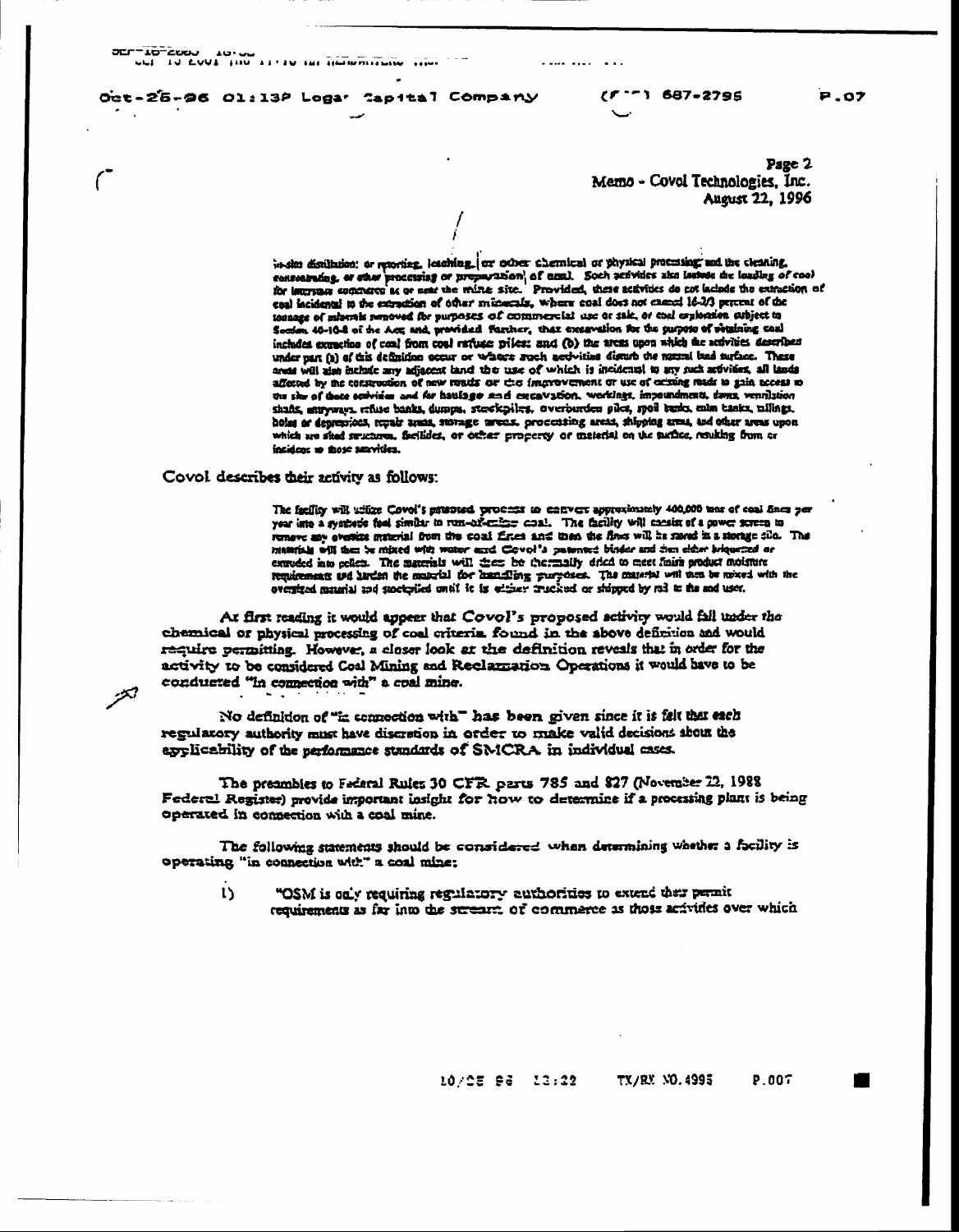SEP-16-2005 10.00

 $\sim 10^4$ 

Oct-25-96 01:13P Logar Capital Company

 $(5.22)$  687-2795

P.OB

Page 3 Memo - Covol Technologies, Inc. August 23, 1996

mine operators and coal handlers who directly serve them, such as coal processors, have or could have control of operations."

- The element of proximity is a valid consideration in determining whether a  $2)$ facility is regulated. (Activities at the site of a mine would be permitted.)
- Coal preparation facilities which are being operated only in comection with 3) another industrial facility, such as a power plant do not operate in connection with a mine and are not subject to regulation.
- Does the facility have a useful life independent of the specific mine or mines 4) which it serves?
- Coal preparation facilities operated by retail sales dealers tend to be closely 5). linked to end users and are generally not considered operating in connection with a coal mine.
- Functional or economical relationships with a mine should be considered when  $\epsilon$ making a "in connection with" determination. (Does the facility receive a significant portion of their coal from a mine? Does the facility receive a significant portion of the output from a mine? Does the facility have an economic relationship with a mixe?)

# **FINDINGS:**

- Covol Technologies Inc. does not own; ogerate or control any coal mining  $\bf D$ **operation**
- Covol's facility is not located at the site of a mine.  $2)$
- The briquetting or extrusion of pellets for use as an industrial fuel seams to be 3) more closely associated to an industrial or end use than to mining.
- 4) Covol's facility would not service any specific mine but could receive its raw materials from various sources and operate independent of any given mine.
- Covol would be acting similar to a retail sales dealer by purchasing coal fines 5) from various entities and then marketing and selling their end product under the Covoi name